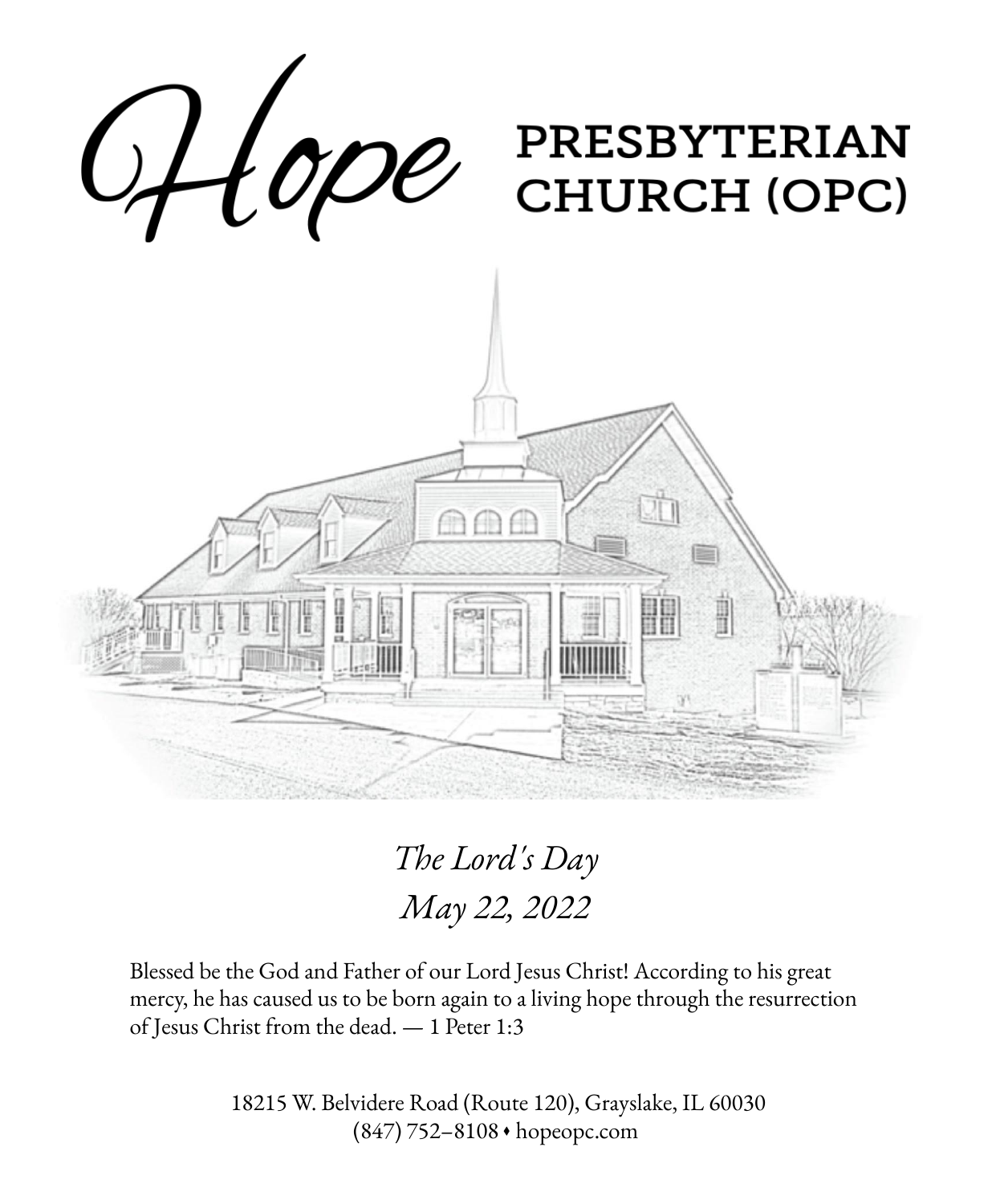## *Morning Worship Service – 9:30 a.m.*

Psalm 46:1-3 God is our refuge and strength, a very present help in trouble. Therefore we will not fear though the earth gives way, though the mountains be moved into the heart of the sea, though its waters roar and foam, though the mountains tremble at its swelling. Selah

*Quiet Meditation in Preparation for Worship*

#### **God Greets and Calls Us To Worship**

\**Please Stand*

| Apostolic Salutation                                                                                                                                                 |                                | 2 Thessalonians 1:1-2            |  |
|----------------------------------------------------------------------------------------------------------------------------------------------------------------------|--------------------------------|----------------------------------|--|
| Call to Worship                                                                                                                                                      |                                | Psalm 146:1-2                    |  |
| We Respond to God's Call                                                                                                                                             |                                |                                  |  |
| *Hymn of Praise                                                                                                                                                      | Praise The Savior Now And Ever | <b>TPH 335</b>                   |  |
| *Invocation                                                                                                                                                          |                                |                                  |  |
| *Doxology                                                                                                                                                            |                                |                                  |  |
| Praise God from whom all blessings flow;<br>praise him, all creatures here below;<br>praise him above, ye heav'nly host:<br>Praise Father, Son, and Holy Ghost. Amen |                                |                                  |  |
| Confession of Faith                                                                                                                                                  | The Nicene Creed               | p. 852 in Trinity Psalter Hymnal |  |
| <b>We Confess Our Sins</b>                                                                                                                                           |                                |                                  |  |
| Call to Confession                                                                                                                                                   |                                | 1 John 1:5-8                     |  |
| Prayer of Confession                                                                                                                                                 |                                |                                  |  |
| *Assurance of Pardon                                                                                                                                                 |                                | 1 John 2:12                      |  |
|                                                                                                                                                                      |                                |                                  |  |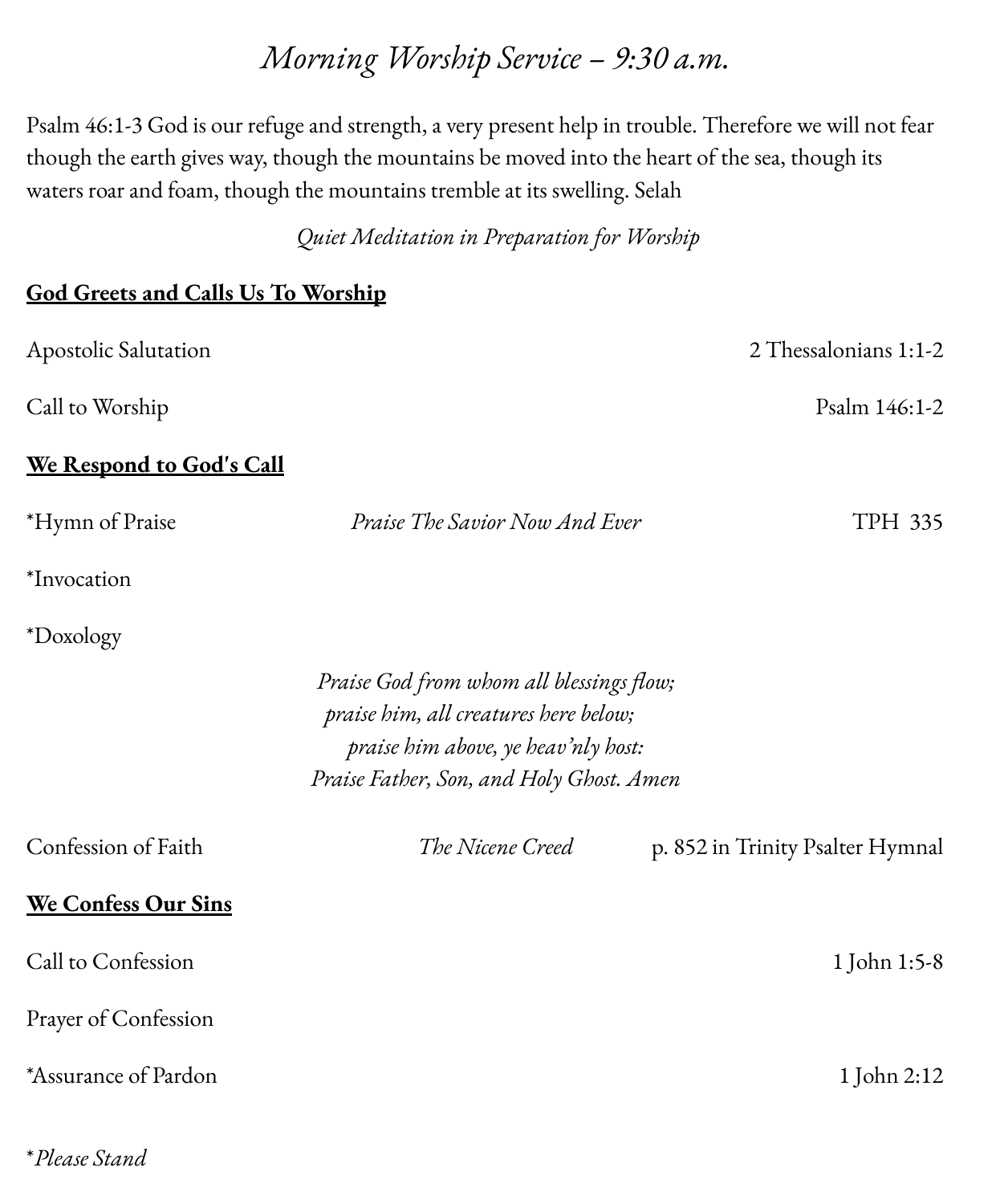# *Morning Worship Service – 9:30 a.m.*

### **God Speaks to Us from His Word**

| *Hymn of Preparation                    | O Hear My Righteous Plea, Lord                                   | TPH 17           |
|-----------------------------------------|------------------------------------------------------------------|------------------|
| Scripture Reading                       | Provided Bible, p. 976                                           | Ephesians 2:1-10 |
| Sermon                                  | The Immeasurable Riches of God's Grace                           | Ephesians 2:1-10 |
| *Hymn of Thanks                         | Amazing Grace!                                                   | TPH 433          |
| Congregational Prayer and Lord's Prayer |                                                                  |                  |
|                                         | Our Father, which art in heaven, hallowed be thy name;           |                  |
|                                         | thy kingdom come; thy will be done, in earth as it is in heaven. |                  |

Give us this day our daily bread. And forgive us our debts, as we forgive our debtors.

And lead us not into temptation; but deliver us from evil.

For thine is the kingdom, and the power, and the glory for ever. Amen.

#### **Offering**

| <i>*Closing Hymn</i> | The Strife Is O'er, The Battle Done | TPH 366 |
|----------------------|-------------------------------------|---------|
|                      |                                     |         |

### **God Blesses Us**

\*Benediction 2 Thessalonians 3:16,18